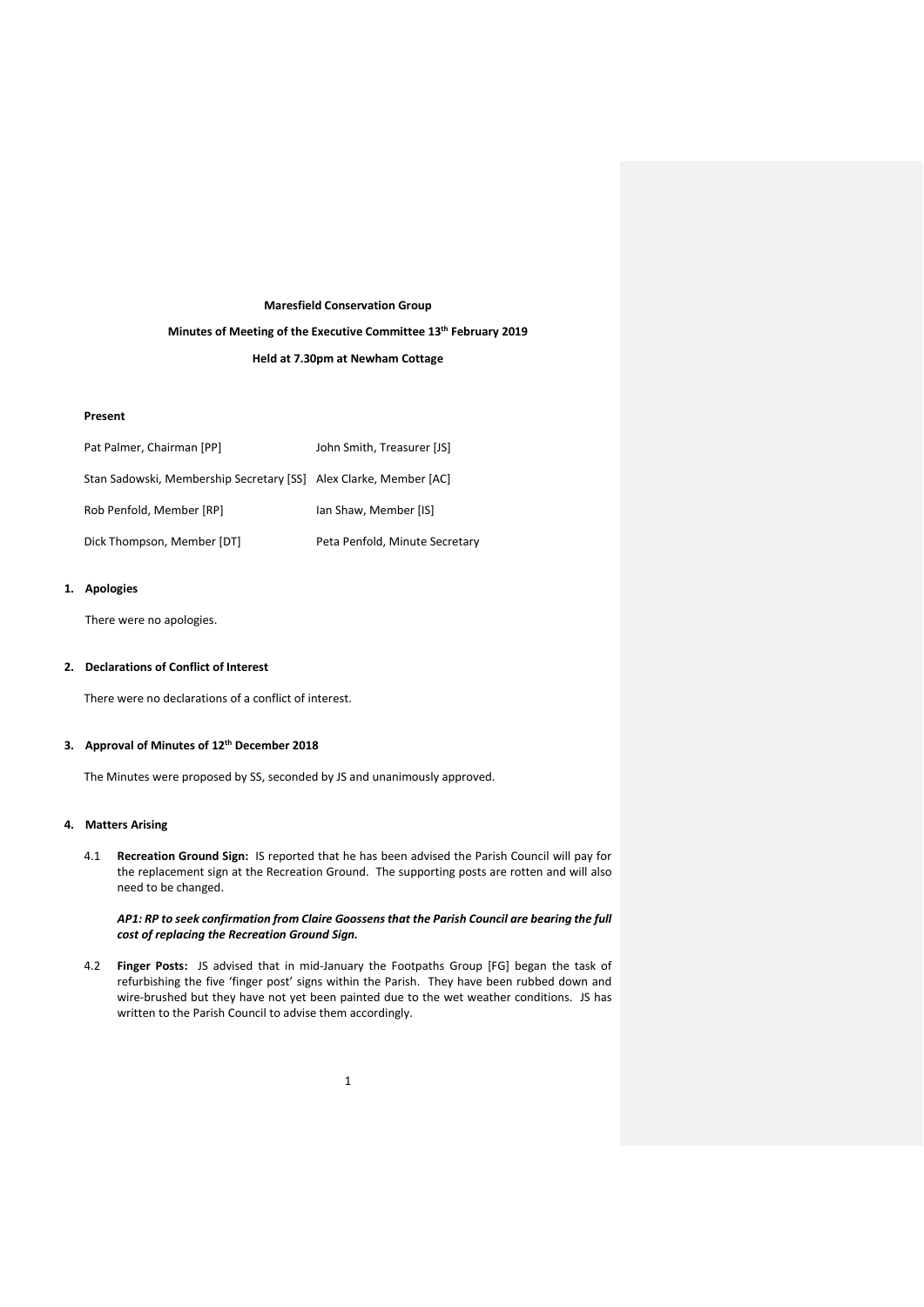- 4.3 **Updating of MCG Records**: SS has deleted Gemma Hallin's name from the Welcome Letter to new residents and instead added his own details as a contact point.
- 4.4 **MCG Website:** IS and RP have both explored the new MCG Website and noted the excellent improvements made. SS confirmed that it is not necessary to sign in to view the content, with the exception of the forum which does require users to log-in.
- 4.5 **Victorian Lamps:** IS has obtained an additional quote for the disconnection and reconnection of the electrics within the Victorian lamps. It has come in at £480 inclusive of VAT (copies passed around). The lamp at the entrance to The Rec is now properly illuminated, but there is still a problem with the diode on the Cemetery light – further examination will be necessary. The power for this light is drawn from the adjacent street light.

#### *AP2: JS to obtain another quotation for the electrical work on the Victorian lamps.*

- 4.6 **Cemetery Gate:** The refurbished gate has now been installed and looks much better. It may need levelling because the brick pillars supporting the gate have moved over the years and are not straight. However, this would be a lot of work for something that is not very noticeable, and it was agreed that no finer adjustments are necessary.
- 4.7 **Collectors:** RP reported that the discussions with the appropriate Collectors in respect of outstanding subscriptions is still a work in progress. It was agreed that this action point would be carried over to the next meeting.

#### *AP3: RP to speak to the appropriate Collectors about outstanding subscription payments.*

- 4.8 **Donations for Winter Supper Raffle:** After a brief discussion it was agreed that, rather than relying on donations, the prizes for the Winter Supper raffle will be purchased using MCG funds.
- 4.9 **MCG Newsletter:** The newsletter has now been printed and is ready for distribution to Members. Better quality paper has been used, and everyone present was very happy with the final product.
- 4.10 **MCG Logo Tabards:** JS showed a brochure from Chameleon Designs who will be able to print 'Maresfield Conservation Group' on the high-viz tabards at a cost of 50p per tabard. It was agreed that this is very reasonable. As a back-up, Chailey Heritage can also provide a similar service. Several members are storing tabards, some of which are now well used and slightly tatty and may need replacing. It was agreed that a stock of 15 high-viz jackets will be sufficient for use during MCG events. It is not necessary to buy T-shirts as well since the tabards serve the necessary purpose.

*AP4: JS to agree the required number of new high-viz tabards with RP and then arrange for 'Maresfield Conservation Group' to be printed on them.*

4.11 **Sponsored Christmas Tree Event:** PP advised that she is meeting Angie Whelton next week to discuss this idea.

*AP5: PP to discuss the proposals for a sponsored Christmas Tree Event in St Bartholomew's Church with Angie Whelton and report back.*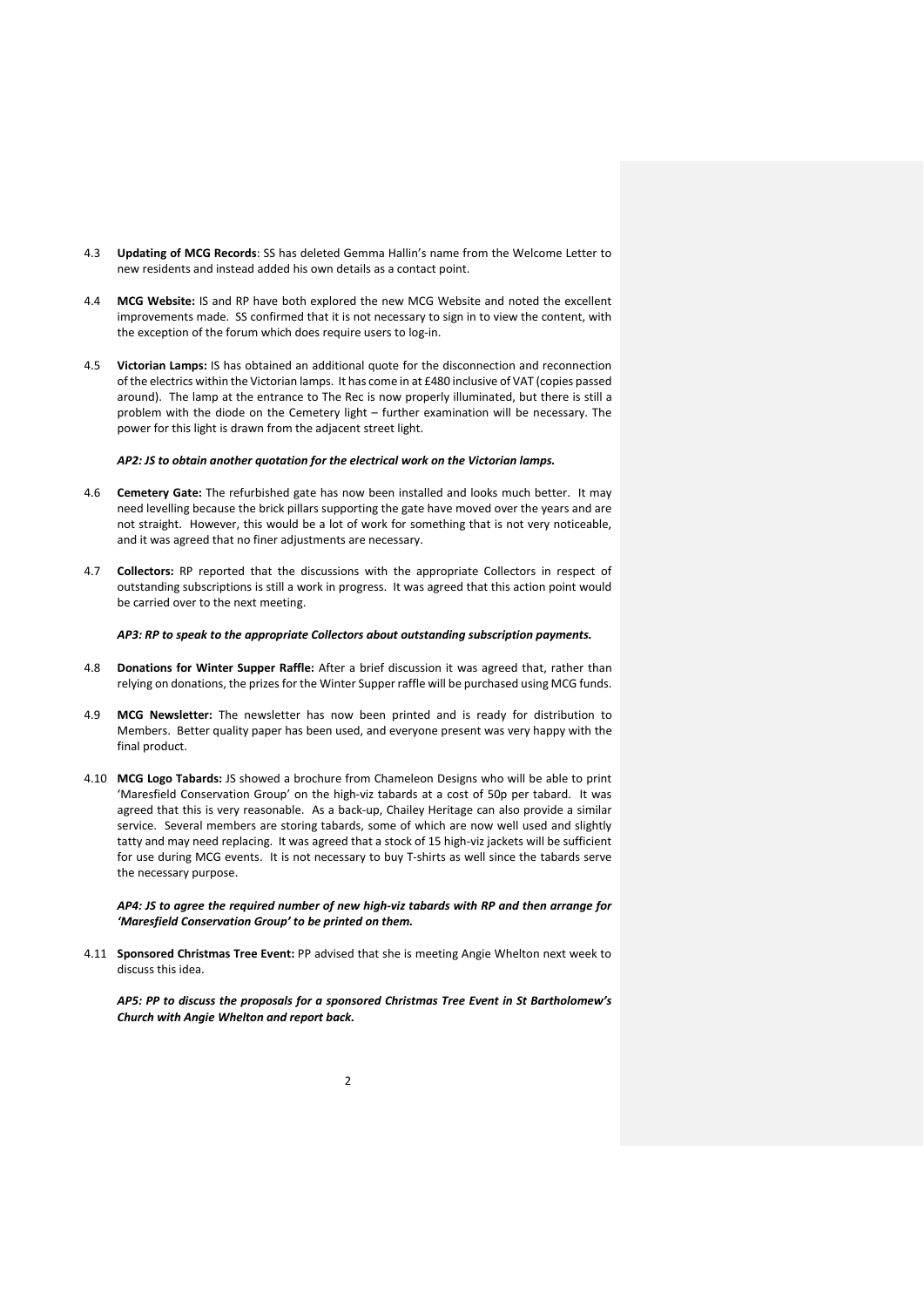- 4.12 **Grass Cutting:** PP is still awaiting confirmation from the Parish Council that they will be paying for two additional grass cuts within Maresfield Village during 2019.
- 4.13 **EGM:** The EGM to discuss further development within Maresfield Village was held as planned. The draft Minutes were agreed. JS/RP confirmed that they had sent a note to Claire Goossens, Parish Council, requesting that MCG be advised of any future development proposals. There is still some capacity in the existing churchyard, where a further 12 graves could be accommodated. The Committee Members agreed to come up with a list of potential uses for Site A that are more attractive propositions than a graveyard. DT agreed to arrange a visit to Site A for AC and SS.

#### **5. Treasurer's Report**

- 5.1 **Income & Expenditure**: JS handed round copies of the Income & Expenditure Summary for the period 1<sup>st</sup> April 2018 to 12<sup>th</sup> February 2019. There are no outstanding issues other than a cheque for £27.58 which is yet to be banked. Subscriptions have risen slightly; the Village Maintenance Grant of £1,000 has been received; and there was income of £1,797.20 from the Winter Supper (offset by the expenses). Expenditure includes £328,34 spent by the Footpaths Group on necessary supplies; £151.20 spent on the projector donated to the Village Hall; and £737.21 spent on village maintenance (including the £300 cost of The Chequers sign and £200 for the fencing at Lampool Corner). The increase over last year is £2,053. Under the current Charities Commission rules, the overall annual income must remain below £10,000.
- 5.2 **Donations**: JS handed round a list of the donations made by MCG to other organisations during 2017-2018 which included £851.20 to the Village Hall in respect of the cooker, sign and projector screen; £350 to St Bartholomew's Church for the grass cutting in the churchyard; £250 to the Lunch Club; £294 to the Recreation Ground Committee for the oak trees and play area benches; and £300 to The Maresfield Historical Society. RP remarked that he would like to see closer ties between MCG and the Historical Society (who already piggy back onto the MCG website). IS proposed that, as MCG has just paid to refurbish the cemetery gates, there should be no donation in the current year to the cemetery grass cutting. This was agreed. It was further agreed that any contribution to the Village Hall would need to be for a specific project. The Lunch Club are not anticipating any expenditure this year so no donation from MCG is sought. Following a brief discussion, it was agreed that, in principal, MCG could make a substantial contribution of between £5,000 to £6,000 to the cost of a new village hall in the event that this proposal comes to fruition. There are difficulties as any site would need to accommodate both the hall and car parking facilities.
- 5.3 PP advised that, unfortunately, The Maresfield Village Meadows Trust [MVMT] will cease to exist at the end of March 2019 and they are looking for someone to take over Norman's Pond. The MVMT bingo nights were offered to the Village Hall Committee but declined. Michael Clifton has confirmed that the PA system jointly purchased by MCG/MVMT will now pass to MCG and IS agreed to store it.

## **6. School Hill**

JS advised that he contacted The Highways Department at ESCC to enquire when the fence at School Hill would be repaired and was informed just after Christmas that the works would commence 'shortly'. There are no further details available.

**Commented [PP1]:** ake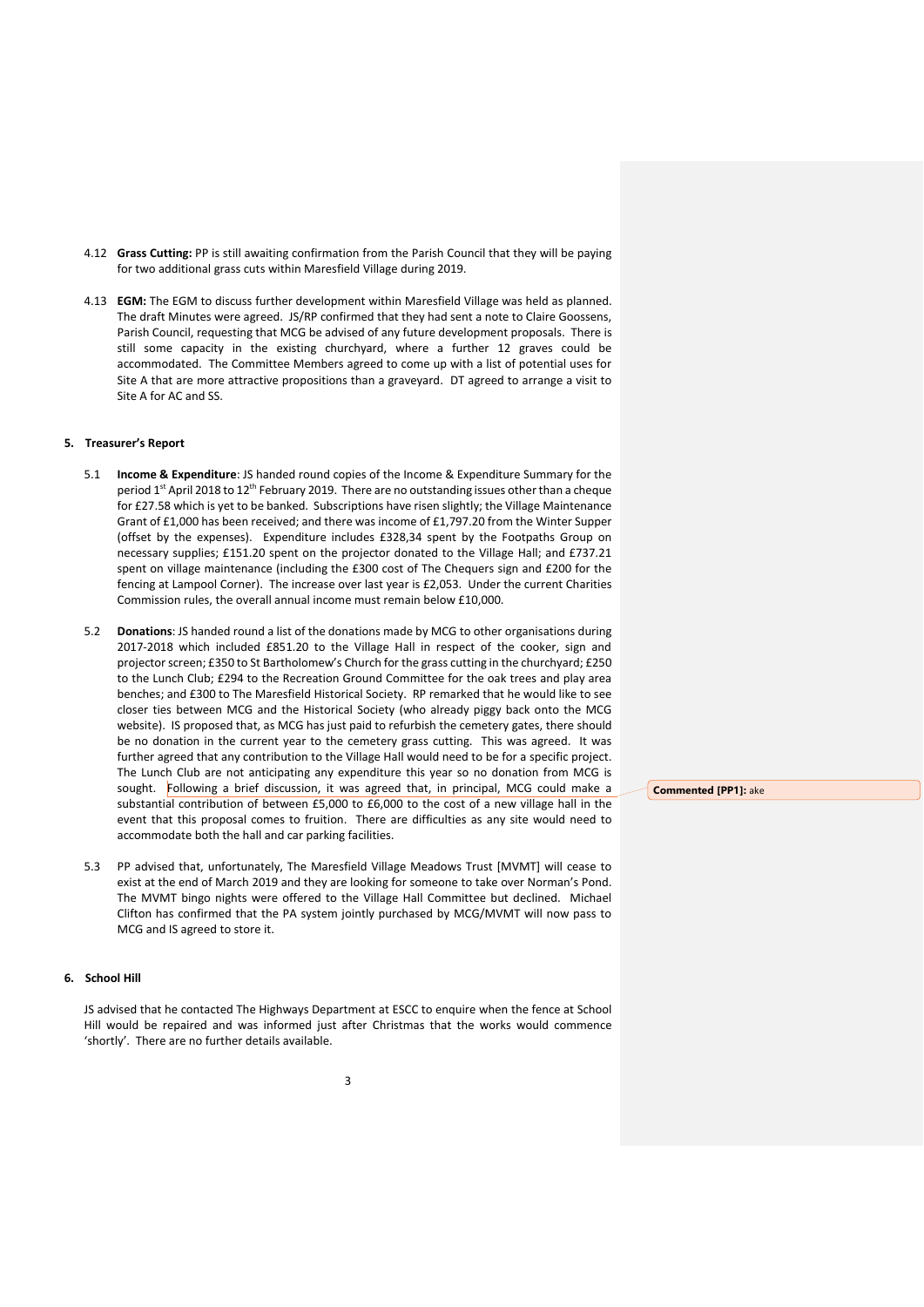### **7. Projector**

RP ordered the projector at a cost of £369, and it was due for delivery on 14<sup>th</sup> February. SS agreed to store the projector.

### **8. Website Update**

SS reported that between 7<sup>th</sup> December 2018 and 11 February 2019 the MCG website was visited 171 times (58 of them being new users). One new member has joined MCG solely as a result of accessing the website, which is a first. This has exceeded expectations and is encouraging. The steady growth in MCG membership has continued. In 2012 there were 388 members in 214 households (the number of households being a better measurement tool). Current paid up membership is at least 146 households, and work is continuing to identify the remaining non-paid up members to establish why there is a shortfall. PP noted that inserting MCG items into the Parish Magazine is helping to raise awareness and should continue. It will be useful to monitor how many pervious members are rejoining MCG. PP also remarked that it is essential to encourage householders aged 40-50 years old to join as they represent the future and continuity of MCG.

### **9. Membership Update**

After a very smooth handover, SS has now taken over as Membership Secretary, but RP will still help out where necessary. SS and JS are working to correspond subscriptions/membership with the banking records – JS indicated that he will need addresses and postcodes of members by the end of March. SS would prefer to correspond with Collectors by email, but RP confirmed that not all of them have email addresses therefore SS will need to meet with them in person first.

#### *AP6: SS to provide membership details to JS on request.*

#### *AP7: SS to introduce himself to The Collectors in his new capacity as Membership Secretary.*

## **10. Victorian Lamps**

As indicated above, IS will seek another quote for the electrical work. It is apparent that refurbishing the three Victorian lamps is going to cost in excess of £2,000 which is double the initial estimate. The lamp at the Church is not connected to a power supply and it would not be possible to link it to the street lights because the base is too solid. IS has emailed Angie Whelton to enquire whether it would be possible to install a solar powered unit, which will also need consent from the residents of the adjacent cottages. Installing industrial sized batteries may also be a viable option. IS also proposed installing toughened glass for extra protection, which was supported.

#### **11. Cemetery Gates**

The installation of the refurbished gate at the Cemetery highlighted the fact that the banking beneath the gate is eroding. IS suggested that MCG could look at installing between 6'-7' of York flagstones to counteract the problem, which would cost in the region of £500. This was agreed.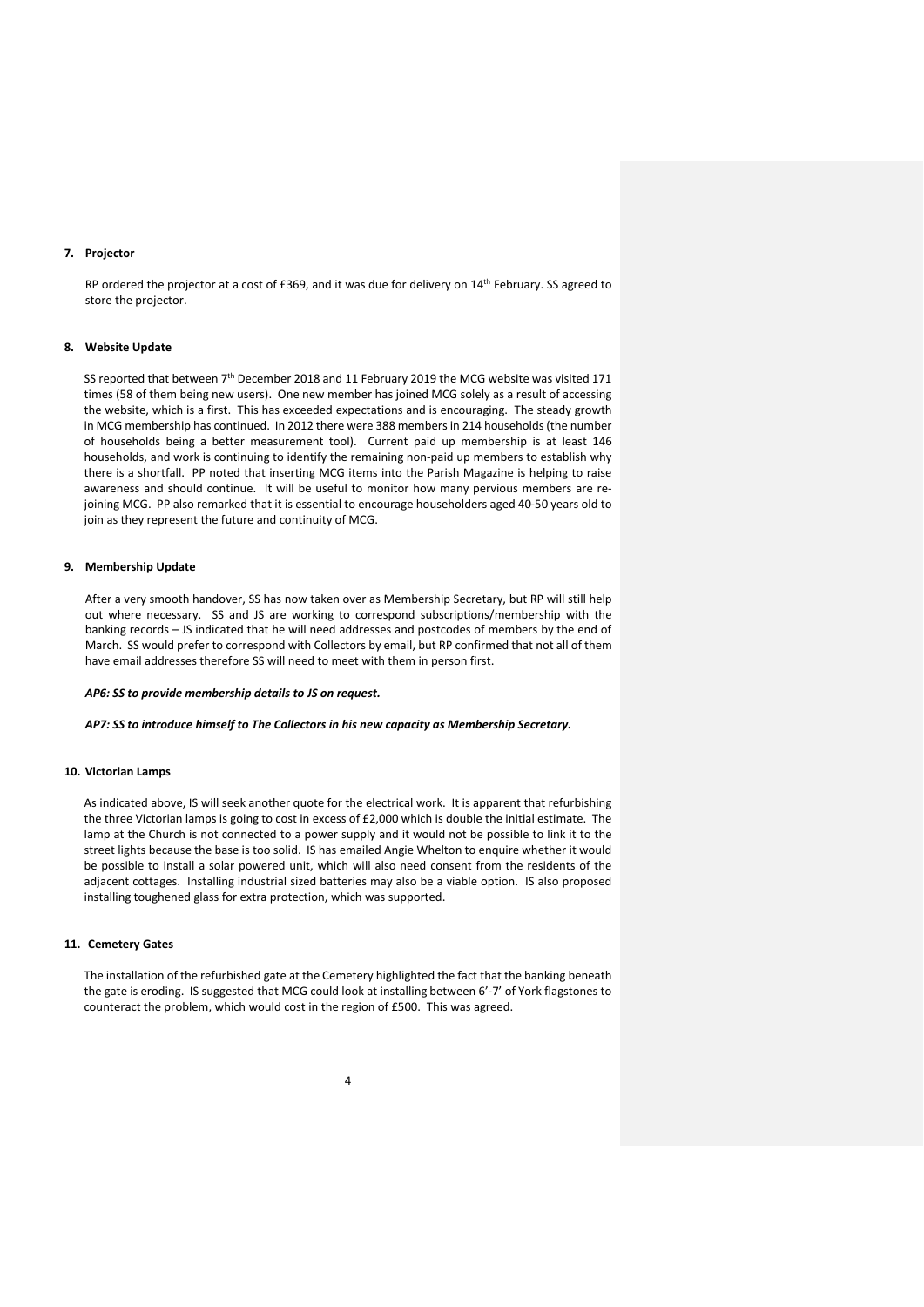*AP8: RP to approach Keystone Paving to obtain a quote for the supply of the York flagstones with a view to inviting competitive tenders for the installation of same.* 

*AP9: IS to speak to Angie Whelton to seek permission from The Church to install dressed stone retainers at the entrance to The Cemetery.*

### **12. Quiz Night**

IS and RP had a meeting last week to discuss preparations for the MCG Quiz Night. 35 tickets have been sold to date with a further 6 tickets required by DT. Committee Members were asked to confirm their table requirements.

### **13. AGM Planning**

It will be necessary to have available at the AGM a copy of the Minutes from the 2018 AGM, proposal forms for Committee Members, and the MCG accounts. By way of interest, PP also handed round copies of the Minutes of the inaugural meeting of the MCG held on 10<sup>th</sup> July 1991. The ensuing discussion concluded that supporting visual aids would be useful, and some thought should be given to a 'speaker' – possibly from The Historical Society. It was agreed that a working group comprising PP, SS, AC, IS, JS and DT will convene to discuss preparations for the AGM.

*AP10: PP to provide potential dates for the AGM Working Group to meet up (as soon as possible after 9th March).*

### **14. AOB**

- 14.1 Mr Patel has donated £100 to the MCG as a contribution towards the planting on The Parade outside the village shop, which was gratefully received.
- 14.2 Graham Altt had been involved with attempts to arrange an event to commemorate the Centenary of the Royal Corps of Signals in 2020 but is now unwell. It is unlikely that the main Centenary celebrations will be held in Maresfield because the event would be too big, but it may still be possible to hold a smaller event in the Village. PP is awaiting contact from Martin Craddock, Parish Council to discuss potential options.
- 14.3 Toni Birkbeck, who has now joined the Fete Committee, has asked PP to visit Bonners School to look at the picnic tables and benches donated by MCG a couple of years ago which now need some attention. JS advised that Gil Cummings has been regularly coating them with preservative, but as they have undoubtedly been well used, the proposed inspection can be undertaken on a 'without prejudice' basis.

### *AP11: PP to hold a fact-finding meeting with Bonners School in response to their request for funds/a donation towards refurbishment of the picnic table and benches.*

14.4 In respect of the Summer Supper, PP asked whether it would be acceptable to hire 8 x round plastic tables at a cost of £56, and 8 x tablecloths at a cost of £60 bringing the total to £116. It was agreed that this would be worthwhile expenditure. The Fete bunting will be used to decorate the Village Hall on the day.